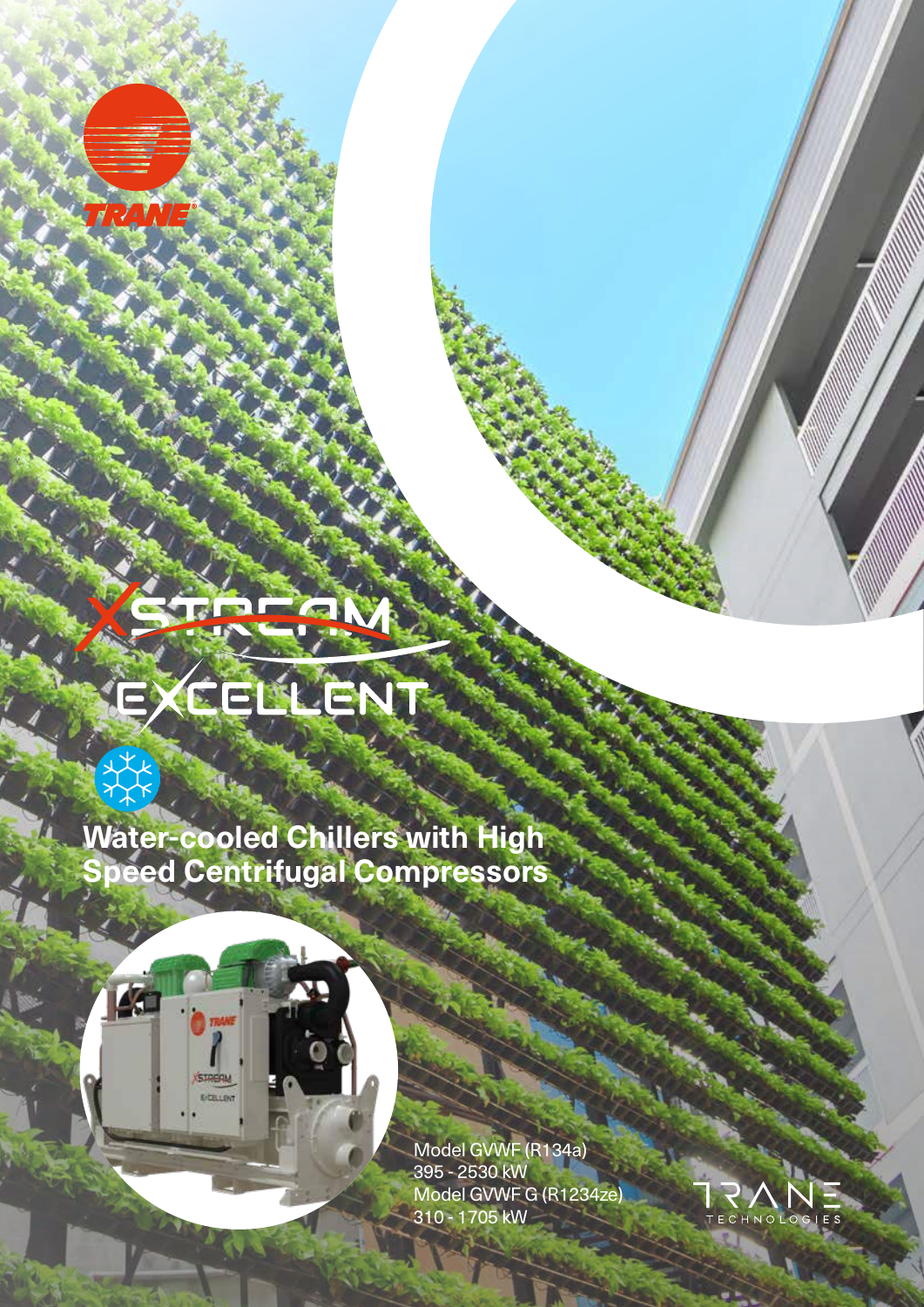## Trane XStream™ eXcellent

Water-cooled Chillers with High Speed Centrifugal Compressors

XStream eXcellent is a new model within Trane's XStream range able to reach marketleading Energy Efficiency Ratio (EER) and European Seasonal Energy Efficiency Ratio (ESEER) with lower sound levels.

This model GVWF is available with a choice of refrigerants: R134a or R1234ze which has a GWP value of less than one to exceed current F-Gas legislation requirements and help customers reduce their carbon dioxide (CO $_{\textrm{\tiny{2}}}$ ) emissions and achieve extreme part load and full load efficiencies.

## XStream eXcellent chillers are suited for critical environments like





Pharmaceutical industry









Plastic industry **Hospitality industry** District Cooling



Office buildings Thealthcare Theath Data Centers Automotive industry

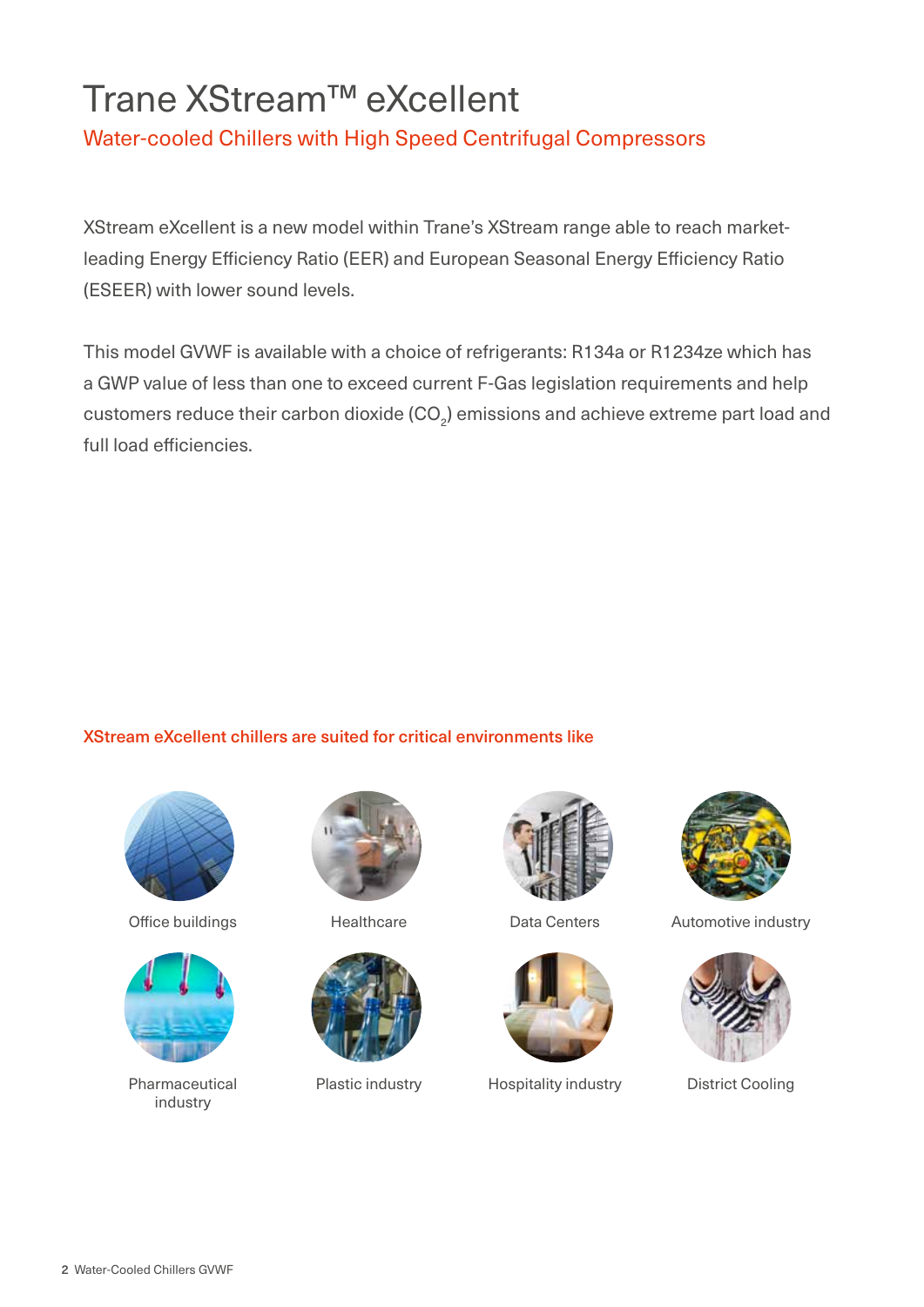## Range description



A model for every need

Trane's XStream eXcellent provides a wide capacity range up to 2.6 MW with industryleading part load and full load efficiencies.







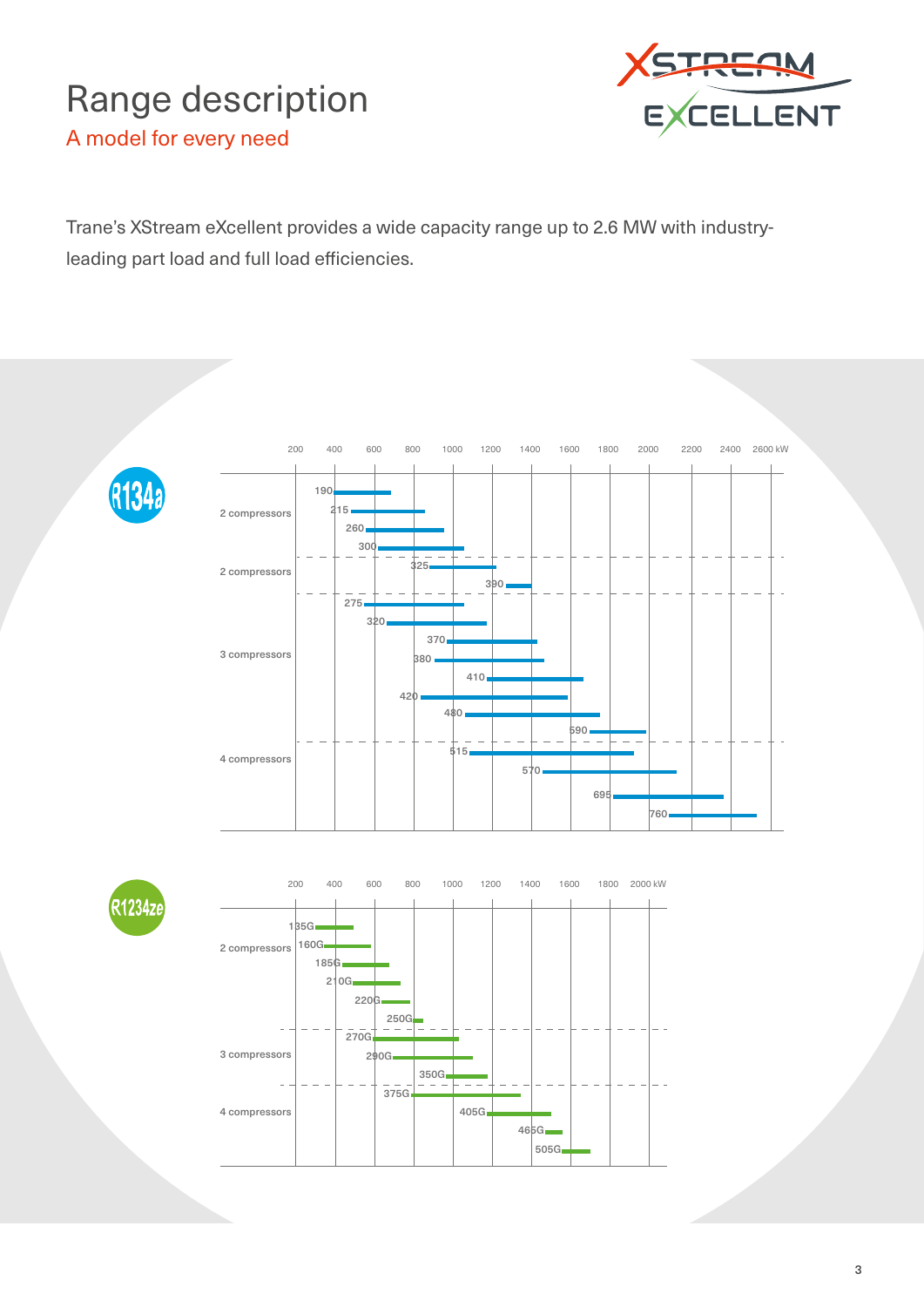## XStream eXcellent chillers

Excellence is standard

## Standard on all models

- Multiple compressors (2, 3 or 4)
- Double refrigerant circuit
- Economizer circuit
- EMC filter to avoid harmonic transfer to compressor(s)



#### **Smart**

Easy operation thanks to smart controls and a user-friendly touchscreen interface.



#### Energy Efficient

Choose from three different efficiency tiers to respond to every building or process requirement.



## Green

Two different refrigerant alternatives: R134a and HFO R1234ze with GWP<1.



#### Reliable

No compromise: You can count on Trane's legendary reliability.

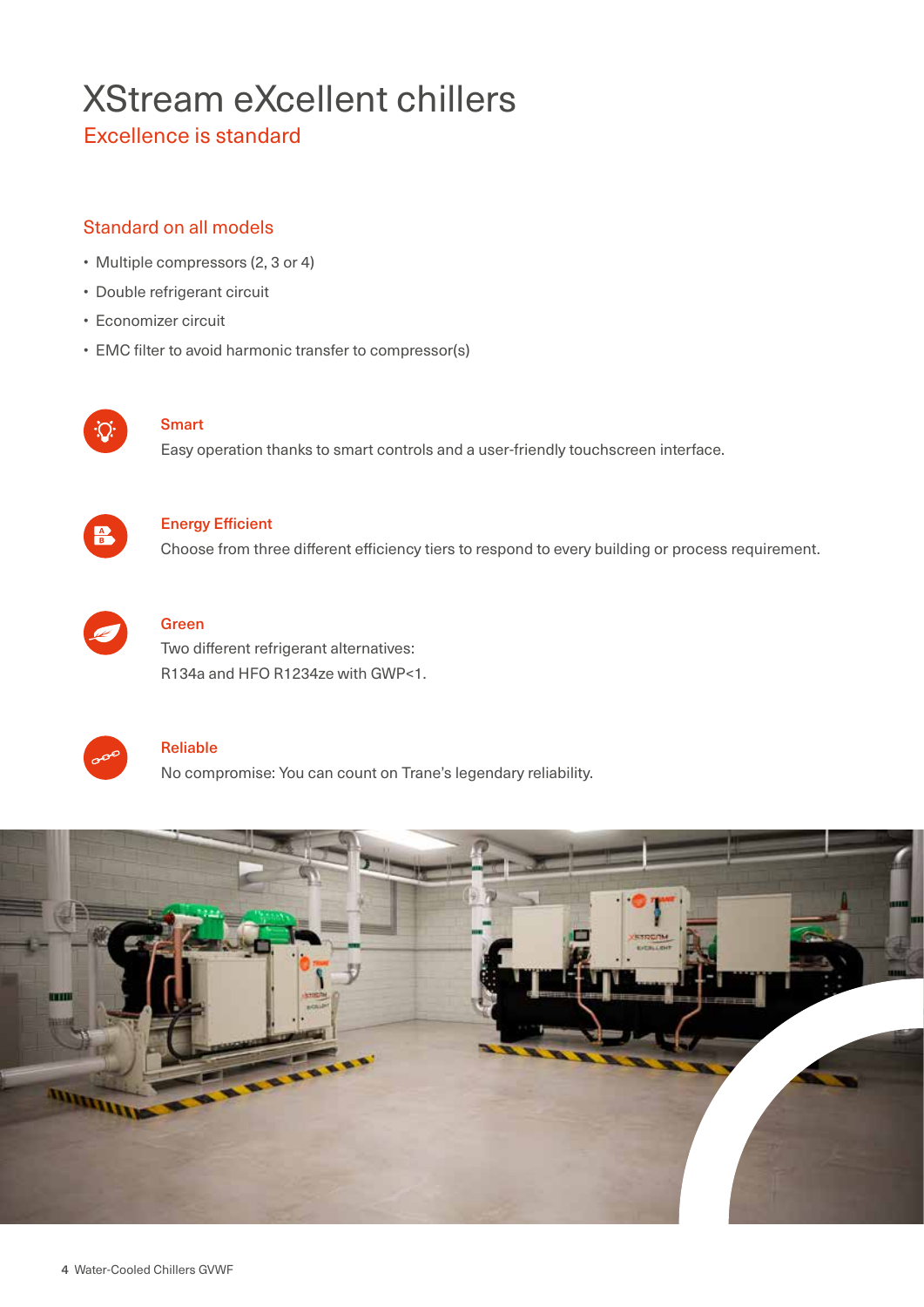

## Multiple chiller plants



Overall efficiency can be further improved by using an alternative chiller lay-out to the conventional parallelpiped configuration. For example, chillers can be piped in series, on the evaporator side, on the condenser side or both.



#### This layout provides the opportunity for

- Lower chilled water design temperature with larger ΔT
- Reduced design flow
- Installation and operational cost savings by fewer installed pumps and valves, reduced pipe diameters and chiller downsizing
- Maximized system efficiency
- Continuous temperatures allow better stability of controls

By combining series configuration with Variable Primary Flow (VPF) it is possible to further increase system efficiency.

## **Variable Primary Flow (VPF) capabilities**



VPF systems provide building owners with multiple cost savings derived directly from pump operation. The XStream series is designed to make VPF easy to use.

- The evaporator on the XStream series can run safely with up to 50% water flow reduction.
- The microprocessor and capacity control algorithms are designed to handle a maximum of 10% change in water flow rate per minute in order to maintain ±0.3°C temperature control leaving the evaporator.
- For applications in which system energy savings are the priority and tight temperature control is classified as +/- 1.1°C, up to 30% change in flow per minute is possible.
- With the help of a TRANE software analysis tool, you can determine whether the anticipated energy savings justify the use of VPF in a particular application.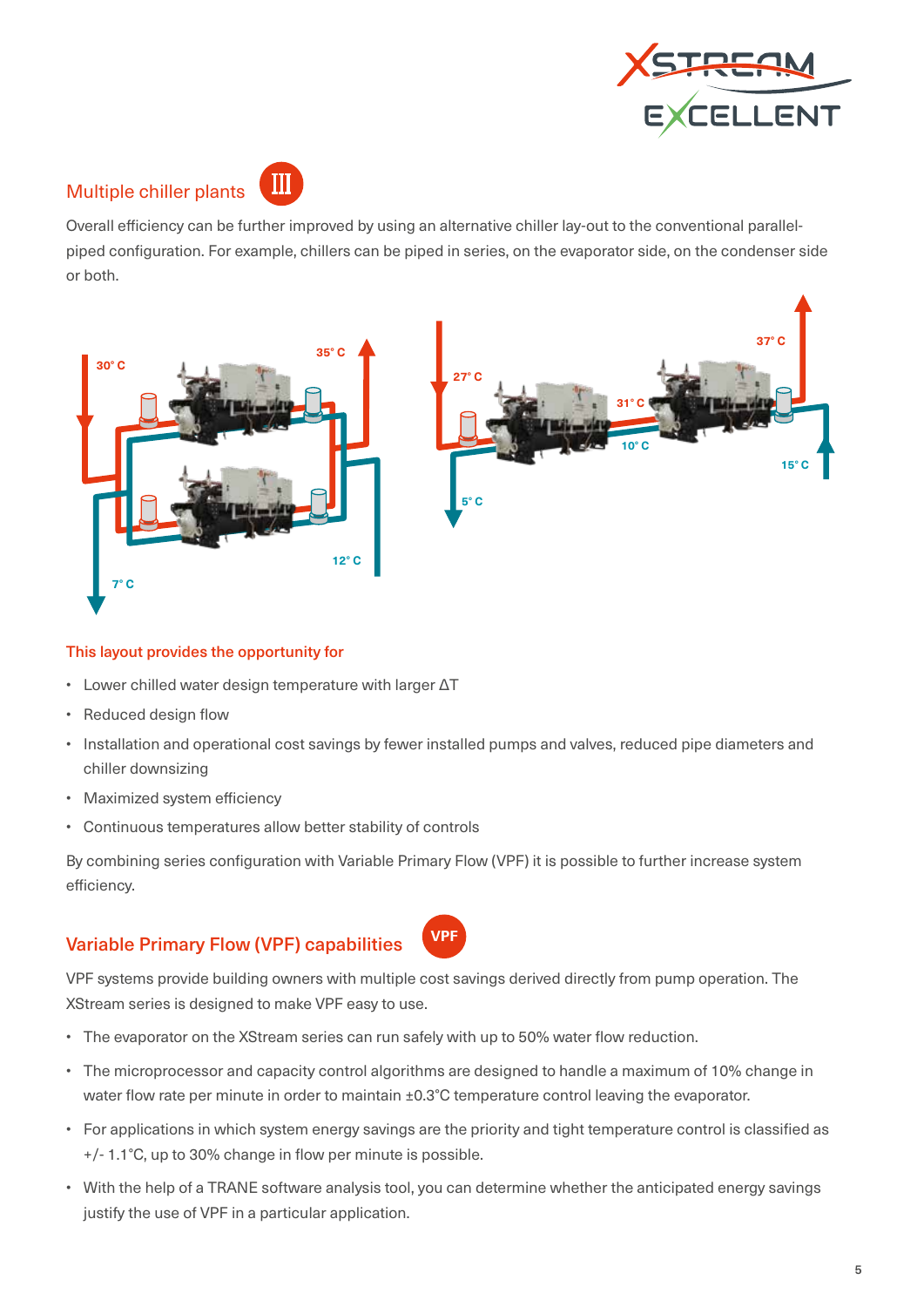## The Future of F-Gases

The fluorinated refrigerants phase-down, as defined in the new EU F-Gas Regulation, is a step-by-step approach where the quantities of HFCs expressed in CO $_{\tiny 2}$  equivalent that are placed on the market are gradually reduced. As a result of the phase-down, HFC consumption will be reduced by 79% by 2030.

This is an unprecedented reduction and means that industry and users need to make, over time, the transition to refrigerants with a lower global warming potential.

Trane, recognized as a leading innovator in the HVAC industry, introduces this new, next generation, lower GWP refrigerant in Sintesis and other products to be front running in the marketplace and to support your strong sustainability objectives.

#### *Trane - provider of sustainable solutions.*

#### HFC consumption



Baseline value (100%) is the annual average of total quantity of CO $_{_2}$  equivalents placed on the EU market from 2009 to 2012.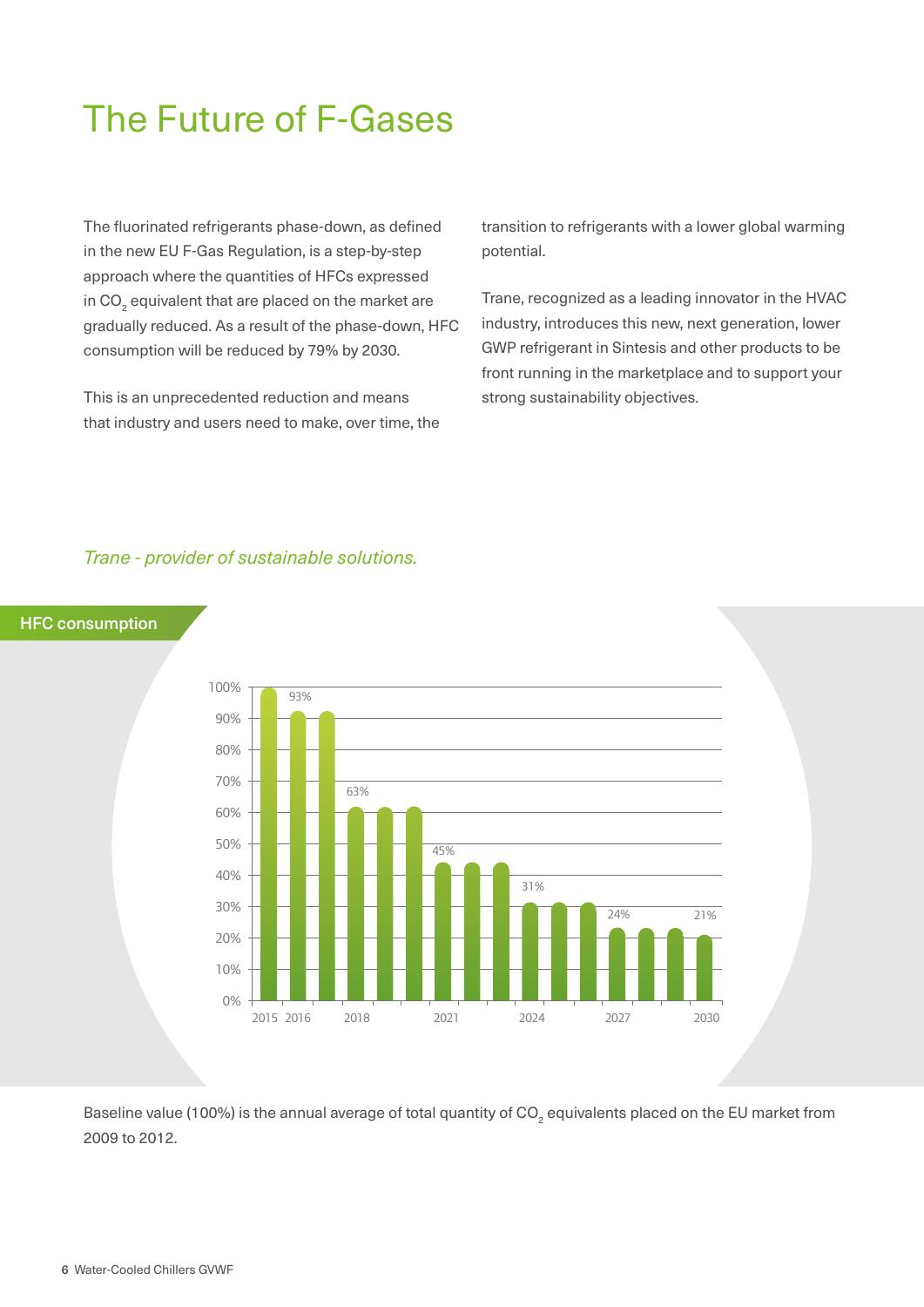## An environmentally sustainable solution

# **EcoWise**

XStream Excellent chillers with low GWP refrigerants are part of the EcoWise™ portfolio of products that are designed to lower their environmental impact with next-generation, low global warming potential (GWP) refrigerants and high-efficiency operation.



**New R1234ze** Ozone depletion potential = 0 Low global warming potential (GWP<1)

| Refrigerant  | <b>Global Warming Potential (GWP)</b> |  |
|--------------|---------------------------------------|--|
| <b>R410A</b> | 1924                                  |  |
| <b>R407C</b> | 1624                                  |  |
| R134a        | 1300                                  |  |
| <b>R513A</b> | 572                                   |  |
| R454B        | 467                                   |  |
| <b>R515B</b> | 299                                   |  |
| R1234ze      | - < 1                                 |  |



GWP is the global warming impact relative to the impact of the same quantity of carbon dioxide over a 100 year period.

#### **What is ODP?**

Ozone depletion potential of a chemical is the amount of degradation to the ozone layer it can cause.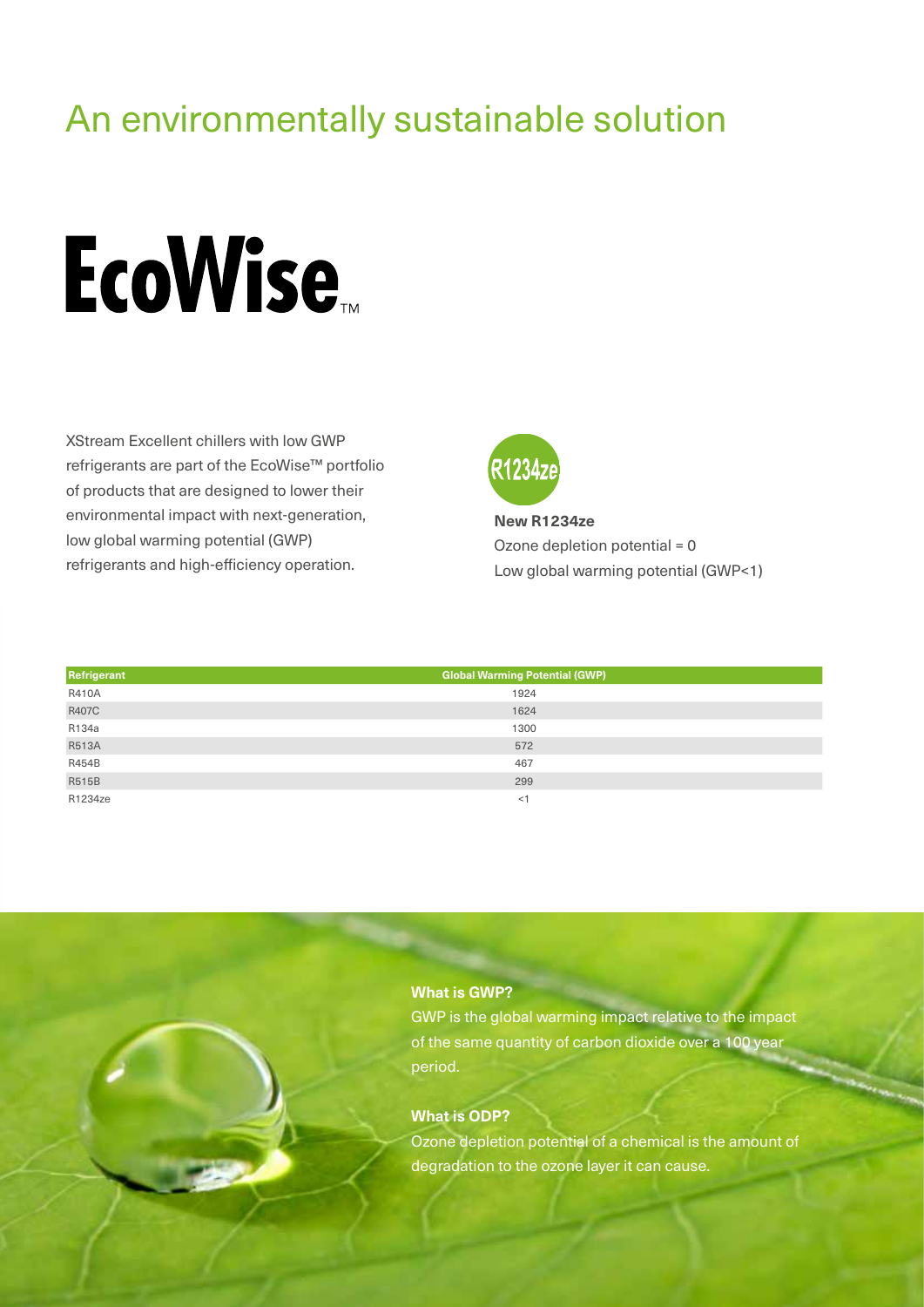## Features Innovative solutions to your needs

## Two different refrigerant alternatives

- R134a
- R1234ze with GWP<1

## **D** High speed centrifugal compressor

- Oil free and silent operation thanks to magnetic bearings
- Integrated Variable Frequency Drive
- Soft starter module
- Only one moving part



## <sup>2</sup> Trane combined smart control and interface\*

- Leading TD7 touch screen with 7" color display
- Clear display of critical information
- Monitor settings, data trending, reports and alarms
- Simple, intuitive navigation
- Effective operation, monitoring and management
- Durable construction for both indoor and outdoor use

| <b>DELLES</b>                                                                                                                                                                                                                                                                                                                                                                                                                                        | æ |        |
|------------------------------------------------------------------------------------------------------------------------------------------------------------------------------------------------------------------------------------------------------------------------------------------------------------------------------------------------------------------------------------------------------------------------------------------------------|---|--------|
|                                                                                                                                                                                                                                                                                                                                                                                                                                                      |   |        |
|                                                                                                                                                                                                                                                                                                                                                                                                                                                      |   |        |
|                                                                                                                                                                                                                                                                                                                                                                                                                                                      |   |        |
| $\frac{1}{2} \left( \frac{1}{2} \right)^{2} \left( \frac{1}{2} \right)^{2} \left( \frac{1}{2} \right)^{2} \left( \frac{1}{2} \right)^{2} \left( \frac{1}{2} \right)^{2} \left( \frac{1}{2} \right)^{2} \left( \frac{1}{2} \right)^{2} \left( \frac{1}{2} \right)^{2} \left( \frac{1}{2} \right)^{2} \left( \frac{1}{2} \right)^{2} \left( \frac{1}{2} \right)^{2} \left( \frac{1}{2} \right)^{2} \left( \frac{1}{2} \right)^{2} \left( \frac$<br>- 7 |   | a pr   |
|                                                                                                                                                                                                                                                                                                                                                                                                                                                      |   |        |
| œ                                                                                                                                                                                                                                                                                                                                                                                                                                                    |   | $\sim$ |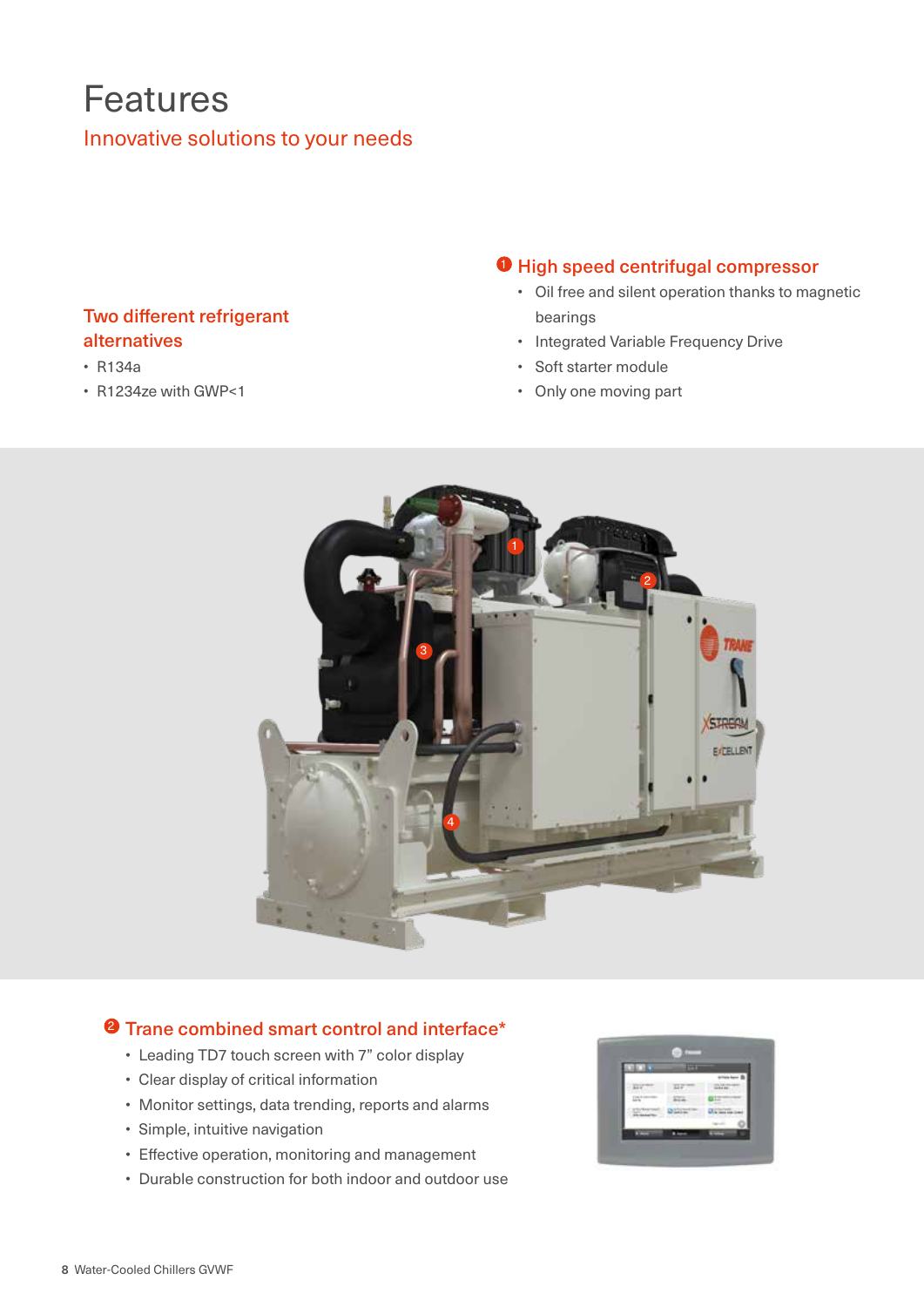

## **3** Trane patented Compact -High performance - Integrated design - Low charge (CHIL) flooded evaporator\*

- Double pass or counter flow single pass, depending on unit size
- Reduced refrigerant volume
- Increased efficiency
- Reduced carbon footprint





## <sup>4</sup> Dual refrigerant circuit Multi **Compressor**

- Provide redundancy
- Reduce the impact of any failure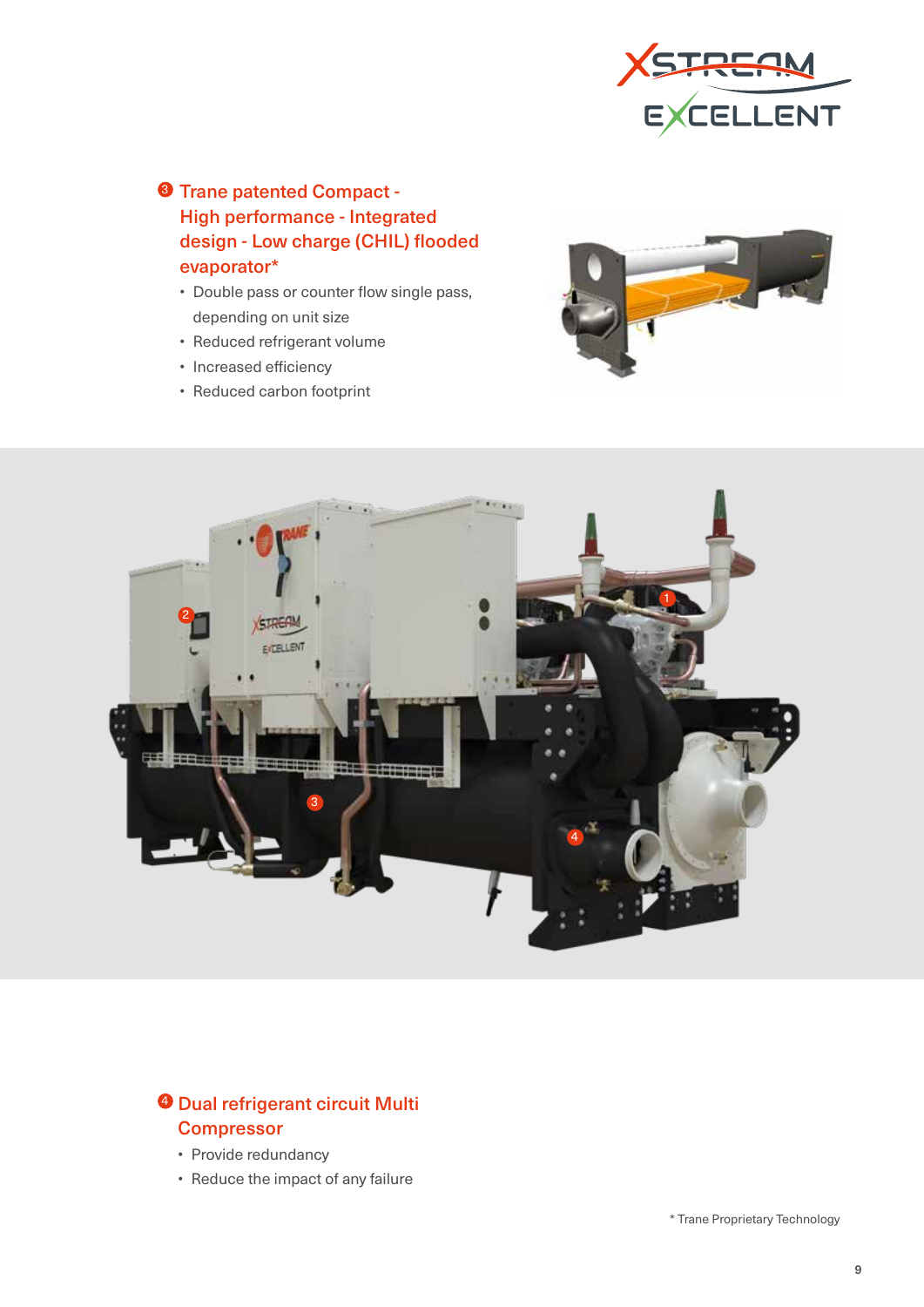## General specifications

## General Data for cooling performances

|                                                |                     | <b>GVWF</b> | <b>GVWF G</b> |
|------------------------------------------------|---------------------|-------------|---------------|
| Condenser leaving water temperature (min/max)  | (°C) Low Lift units | $+20/+55$   |               |
|                                                | High Lift units     | $+20/+42$   |               |
| Evaporator leaving water temperature (min/max) | $(^{\circ}C)$       | $+5/+20$    |               |
| Power supply                                   | (V/Ph/Hz)           | 400/3/50    |               |
| Refrigerant                                    |                     | R134a       | R1234ze       |

134a

## GVWF

| Unit size                         |         | <b>GVWF 190</b> | <b>GVWF 215</b> | <b>GVWF 260</b> | <b>GVWF 300</b> | <b>GVWF 325</b> | <b>GVWF 390</b> |                | GVWF 275 GVWF 320 GVWF 370 |                |
|-----------------------------------|---------|-----------------|-----------------|-----------------|-----------------|-----------------|-----------------|----------------|----------------------------|----------------|
| Compressor Lift                   |         | High            | High            | High            | Low             | Low             | Low             | High           | High                       | Low            |
| Maximum Gross Capacity (1)        | (kW)    | 698             | 838             | 977             | 1052            | 1215            | 1388            | 1054           | 1184                       | 1420           |
| <b>Rated performances (1)</b>     |         |                 |                 |                 |                 |                 |                 |                |                            |                |
| <b>Gross Cooling Capacity</b>     | (kW)    | 594             | 712             | 830             | 894             | 1032            | 1179            | 896            | 1006                       | 1207           |
| Gross EER (1)                     |         | 5,23            | 5,25            | 5,34            | 5,61            | 5,74            | 5,82            | 5,42           | 5,34                       | 5,70           |
| Net Cooling Capacity (1)(2)       | (kW)    | 593             | 711             | 829             | 893             | 1031            | 1178            | 895            | 1005                       | 1206           |
| Net EER (1)(3)(4)                 |         | 4,98            | 5,02            | 5,13            | 5,35            | 5,59            | 5,71            | 5,27           | 5,18                       | 5,60           |
| SEER $(4)$                        |         | 8,10            | 8,30            | 8,13            | 8,33            | 9,13            | 9,35            | 9,10           | 8,98                       | 9,45           |
| Space Cooling Efficiency ns,c (3) | (9/6)   | 321             | 329             | 322             | 330             | 362             | 371             | 361            | 356                        | 375            |
| SEPR High Temperature (4)         |         | 8,54            | 8,81            | 9,08            | 9,50            | 10,24           | 10,85           | 9,15           | 9,16                       | 9,99           |
| Number of refrigerant circuits    |         | 2               | 2               | 2               | 2               | 2               | $\overline{c}$  | $\overline{c}$ | $\overline{c}$             | $\overline{c}$ |
| Number of compressors             |         | $\overline{c}$  | $\overline{2}$  | $\overline{2}$  | $\overline{2}$  | $\overline{2}$  | $\overline{2}$  | 3              | 3                          | 3              |
| Sound power level (5)             | (dB(A)) | 91              | 91              | 93              | 96              | 98              | 100             | 92             | 93                         | 98             |
| <b>Weights and dimensions</b>     |         |                 |                 |                 |                 |                 |                 |                |                            |                |
| Length                            | (mm)    | 2976            | 2976            | 2976            | 3476            | 4730            | 4804            | 4730           | 4730                       | 4804           |
| Width                             | (mm)    | 1125            | 1125            | 1125            | 1125            | 1700            | 1800            | 1700           | 1700                       | 1800           |
| Height                            | (mm)    | 1920            | 1920            | 1920            | 1920            | 2032            | 2135            | 2032           | 2032                       | 2135           |
| <b>Operating Weight</b>           | (kg)    | 2310            | 2810            | 3020            | 3370            | 4094            | 4954            | 4110           | 4102                       | 5177           |

| <b>Unit size</b>                        |         | <b>GVWF 380</b> |      | <b>GVWF 410 GVWF 420</b> | <b>GVWF 480</b> | <b>GVWF 590</b> |                | GVWF 515 GVWF 570 | <b>GVWF 695 GVWF 760</b> |                |
|-----------------------------------------|---------|-----------------|------|--------------------------|-----------------|-----------------|----------------|-------------------|--------------------------|----------------|
| Compressor Lift                         |         | High            | Low  | Low                      | Low             | Low             | High           | Low               | Low                      | Low            |
| Maximum Gross Capacity (1)              | (kW)    | 1446            | 1684 | 1583                     | 1763            | 1973            | 1933           | 2126              | 2349                     | 2529           |
| <b>Performances at Optimum SEER (1)</b> |         |                 |      |                          |                 |                 |                |                   |                          |                |
| <b>Gross Cooling Capacity</b>           | (kW)    | 1228            | 1431 | 1345                     | 1498            | 1861            | 1642           | 2126              | 1995                     | 2529           |
| Gross EER (1)                           |         | 5,50            | 5,72 | 5,61                     | 5,62            | 5,61            | 5,56           | 5,15              | 5,75                     | 5,49           |
| Net Cooling Capacity (1)(2)             | (kW)    | 1227            | 1430 | 1344                     | 1497            | 1860            | 1641           | 2125              | 1995                     | 2526           |
| Net EER (1)(3)(4)                       |         | 5,32            | 5,58 | 5,37                     | 5,47            | 5,52            | 5,39           | 4,98              | 5,65                     | 5,36           |
| SEER(4)                                 |         | 9,13            | 9,23 | 9,18                     | 9,20            | 9,50            | 8,98           | 8,78              | 9,55                     | 8,85           |
| Space Cooling Efficiency ns,c (3)       | (9/0)   | 362             | 366  | 364                      | 365             | 377             | 356            | 348               | 379                      | 351            |
| SEPR High Temperature (4)               |         | 9,24            | 9,95 | 9,46                     | 9,70            | 9,53            | 9,63           | 8,79              | 10,29                    | 9,28           |
| Number of refrigerant circuits          |         | $\overline{c}$  | 2    | 2                        | 2               | $\overline{c}$  | 2              | 2                 | 2                        | 2              |
| Number of compressors                   |         | 3               | 3    | 3                        | 3               | 3               | $\overline{4}$ | 4                 | $\overline{4}$           | $\overline{4}$ |
| Sound power level (5)                   | (dB(A)) | 94              | 98   | 98                       | 100             | 102             | 96             | 99                | 101                      | 103            |
| <b>Weights and dimensions</b>           |         |                 |      |                          |                 |                 |                |                   |                          |                |
| Length                                  | (mm)    | 4730            | 4804 | 4730                     | 4804            | 5245            | 4804           | 4804              | 5444                     | 5444           |
| Width                                   | (mm)    | 1700            | 1800 | 1700                     | 1800            | 2141            | 1800           | 1800              | 2141                     | 2141           |
| Height                                  | (mm)    | 2032            | 2135 | 2032                     | 2135            | 2315            | 2135           | 2135              | 2315                     | 2315           |
| <b>Operating Weight</b>                 | (kg)    | 4317            | 5177 | 4317                     | 5177            | 8076            | 5401           | 5574              | 8263                     | 8323           |

(1) Evaporator 12/7°C and 0.0 m2 K/kW, and condenser at 30/35°C and 0.0 m2 K/kW

(2) Net performances calculated as per EN 14511-2013.

(3) ηs,c / SEER as defined in Directive 2009/125/EC of the European Parliament and of the Council with regard to Ecodesign requirements for Comfort Chillers with 2000 kW maximum capacity - COMMISSION REGULATION (EU) N° 2016/2281 of 20 December 2016

(4) SEPR High temperature as defined in Directive 2009/125/EC of the European Parliament and of the Council with regard to Ecodesign requirements for Comfort Chillers with 2000 kW maximum capacity - COMMISSION REGULATION (EU) N° 2016/2281 of 20 December 2017

(5) At max capacity and in accordance with ISO9614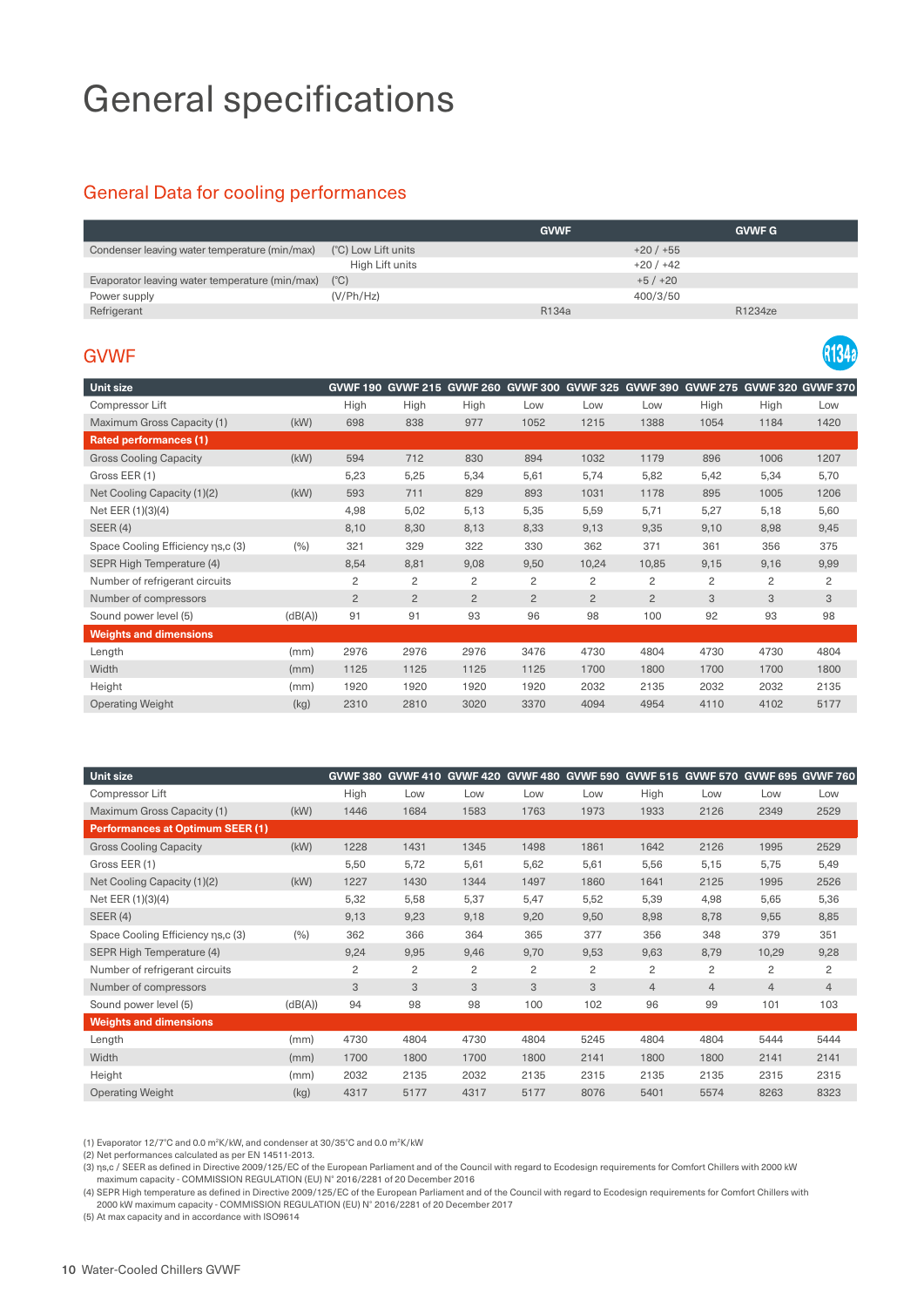

**R1234ze** 

## GVWF G

| Unit size                               |         | <b>GVWF 135 G</b> | <b>GVWF 160 G</b> | <b>GVWF 185 G</b> | <b>GVWF 210 G</b> | <b>GVWF 220 G</b> | <b>GVWF 250 G</b> | <b>GVWF 270 G</b> |
|-----------------------------------------|---------|-------------------|-------------------|-------------------|-------------------|-------------------|-------------------|-------------------|
| Compressor Lift                         |         | High              | High              | High              | Low               | Low               | Low               | High              |
| Maximum Gross Capacity (1)              | (kW)    | 502               | 595               | 689               | 751               | 782               | 827               | 1034              |
| <b>Performances at Optimum SEER (1)</b> |         |                   |                   |                   |                   |                   |                   |                   |
| <b>Gross Cooling Capacity</b>           | (kW)    | 425               | 506               | 586               | 733               | 779               | 825               | 878               |
| Gross EER (1)                           |         | 5,33              | 5,28              | 5,40              | 5,11              | 5,19              | 5,36              | 5,67              |
| Net Cooling Capacity (1)(2)             | (kW)    | 425               | 505               | 585               | 732               | 778               | 824               | 877               |
| Net EER (1)(3)(4)                       |         | 5,08              | 5,06              | 5,16              | 4,88              | 5,02              | 5,15              | 5,51              |
| SEER(4)                                 |         | 8,05              | 8,00              | 8,05              | 7,80              | 7,85              | 7,50              | 9,18              |
| Space Cooling Efficiency ns,c (3)       | (9/6)   | 319               | 317               | 319               | 309               | 311               | 297               | 364               |
| SEPR High Temperature (4)               |         | 8,62              | 8,77              | 8,98              | 8,44              | 8,90              | 9,21              | 9,65              |
| Number of refrigerant circuits          |         | $\overline{c}$    | 2                 | 2                 | $\overline{c}$    | $\overline{c}$    | $\overline{c}$    | $\overline{c}$    |
| Number of compressors                   |         | $\overline{2}$    | $\overline{2}$    | $\overline{2}$    | $\overline{2}$    | $\overline{c}$    | $\overline{c}$    | 3                 |
| Sound power level (5)                   | (dB(A)) | 90                | 91                | 92                | 95                | 96                | 98                | 93                |
| <b>Weights and dimensions</b>           |         |                   |                   |                   |                   |                   |                   |                   |
| Length                                  | (mm)    | 2976              | 2976              | 2976              | 2976              | 2976              | 3476              | 4730              |
| Width                                   | (mm)    | 1125              | 1125              | 1125              | 1125              | 1125              | 1125              | 1700              |
| Height                                  | (mm)    | 1920              | 1920              | 1920              | 1920              | 1920              | 1920              | 2032              |
| <b>Operating Weight</b>                 | (kg)    | 2130              | 2280              | 2420              | 2740              | 3000              | 3380              | 4025              |

| Unit size                               |         | <b>GVWF 290 G</b> | <b>GVWF 350 G</b> | <b>GVWF 375 G</b> | <b>GVWF 405 G</b> | <b>GVWF 465 G</b> | <b>GVWF 505 G</b> |
|-----------------------------------------|---------|-------------------|-------------------|-------------------|-------------------|-------------------|-------------------|
| Compressor Lift                         |         | Low               | Low               | High              | Low               | Low               | Low               |
| Maximum Gross Capacity (1)              | (kW)    | 1133              | 1162              | 1379              | 1511              | 1538              | 1704              |
| <b>Performances at Optimum SEER (1)</b> |         |                   |                   |                   |                   |                   |                   |
| <b>Gross Cooling Capacity</b>           | (kW)    | 963               | 1120              | 1172              | 1477              | 1538              | 1700              |
| Gross EER (1)                           |         | 5,69              | 5,34              | 5,79              | 5,36              | 5,39              | 5,78              |
| Net Cooling Capacity (1)(2)             | (kW)    | 962               | 1119              | 1171              | 1476              | 1538              | 1699              |
| Net EER (1)(3)(4)                       |         | 5,55              | 5,19              | 5,64              | 5,21              | 5,27              | 5,70              |
| SEER(4)                                 |         | 9,25              | 8,53              | 9,23              | 9,08              | 8,95              | 9,28              |
| Space Cooling Efficiency ns,c (3)       | (9/0)   | 367               | 338               | 366               | 360               | 355               | 368               |
| SEPR High Temperature (4)               |         | 9,66              | 9,34              | 9,96              | 9,03              | 9,35              | 9,98              |
| Number of refrigerant circuits          |         | $\overline{c}$    | 2                 | 2                 | $\overline{c}$    | 2                 | $\overline{c}$    |
| Number of compressors                   |         | 3                 | 3                 | $\overline{4}$    | $\overline{4}$    | $\overline{4}$    | $\overline{4}$    |
| Sound power level (5)                   | (dB(A)) | 96                | 100               | 95                | 98                | 101               | 102               |
| <b>Weights and dimensions</b>           |         |                   |                   |                   |                   |                   |                   |
| Length                                  | (mm)    | 4730              | 4730              | 4804              | 4804              | 4804              | 5444              |
| Width                                   | (mm)    | 1700              | 1700              | 1800              | 1800              | 1800              | 2141              |
| Height                                  | (mm)    | 2032              | 2032              | 2135              | 2135              | 2135              | 2315              |
| <b>Operating Weight</b>                 | (kg)    | 4085              | 4304              | 5002              | 5128              | 5556              | 8239              |

(1) Evaporator 12/7°C and 0.0 m2 K/kW, and condenser at 30/35°C and 0.0 m2 K/kW

(2) Net performances calculated as per EN 14511-2013.

(3) ηs,c / SEER as defined in Directive 2009/125/EC of the European Parliament and of the Council with regard to Ecodesign requirements for Comfort Chillers with 2000 kW maximum capacity - COMMISSION REGULATION (EU) N° 2016/2281 of 20 December 2016

(4) SEPR High temperature as defined in Directive 2009/125/EC of the European Parliament and of the Council with regard to Ecodesign requirements for Comfort Chillers with<br>2000 kW maximum capacity - COMMISSION REGULATION (

(5) At max capacity and in accordance with ISO9614